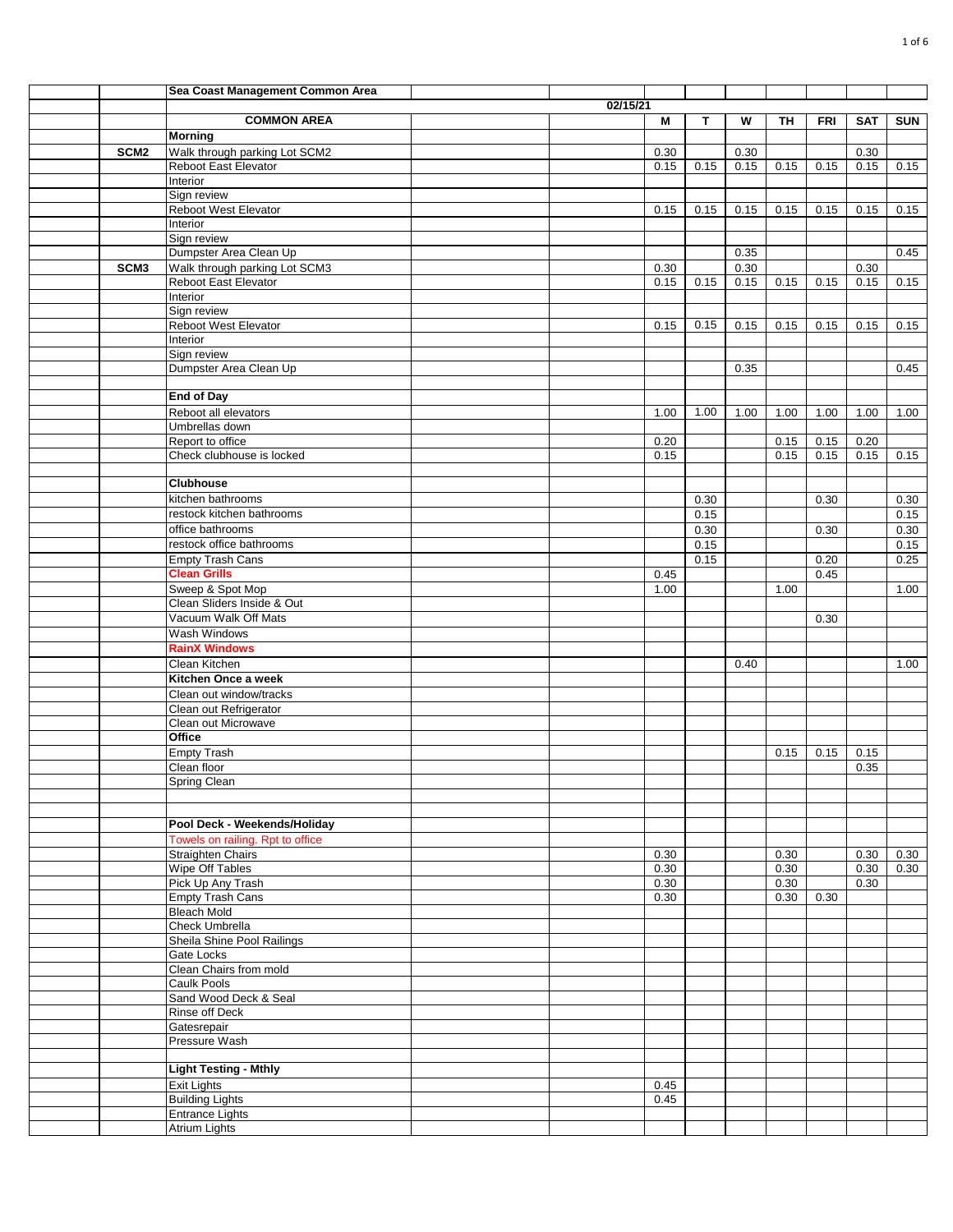| Sea Coast Management Common Area |          |      |      |   |           |            |            |            |
|----------------------------------|----------|------|------|---|-----------|------------|------------|------------|
|                                  | 02/15/21 |      |      |   |           |            |            |            |
| <b>COMMON AREA</b>               |          | М    |      | w | <b>TH</b> | <b>FRI</b> | <b>SAT</b> | <b>SUN</b> |
| Flag Light                       |          |      |      |   |           |            |            |            |
| <b>Stairwell Lights</b>          |          | 0.45 |      |   |           |            |            |            |
| <b>Emergancy Lights</b>          |          | 0.45 |      |   |           |            |            |            |
|                                  |          |      |      |   |           |            |            |            |
| SCM <sub>2</sub>                 |          |      |      |   |           |            |            |            |
| <b>Elevator Lobbies</b>          |          |      |      |   |           |            |            |            |
| <b>Empty Trash Cans</b>          |          |      |      |   |           |            | 0.45       |            |
| Wipe Horizonal Surfaces          |          |      | 1.00 |   |           | 1.00       | 0.45       |            |
| Blow Floor - Spot Mop            |          |      | 1.00 |   | 1.00      |            | 0.45       |            |
| <b>Wipe Handrails</b>            |          |      |      |   |           |            |            |            |
| Vacuum Walk-Off Mats             |          |      | 0.35 |   |           | 0.30       |            |            |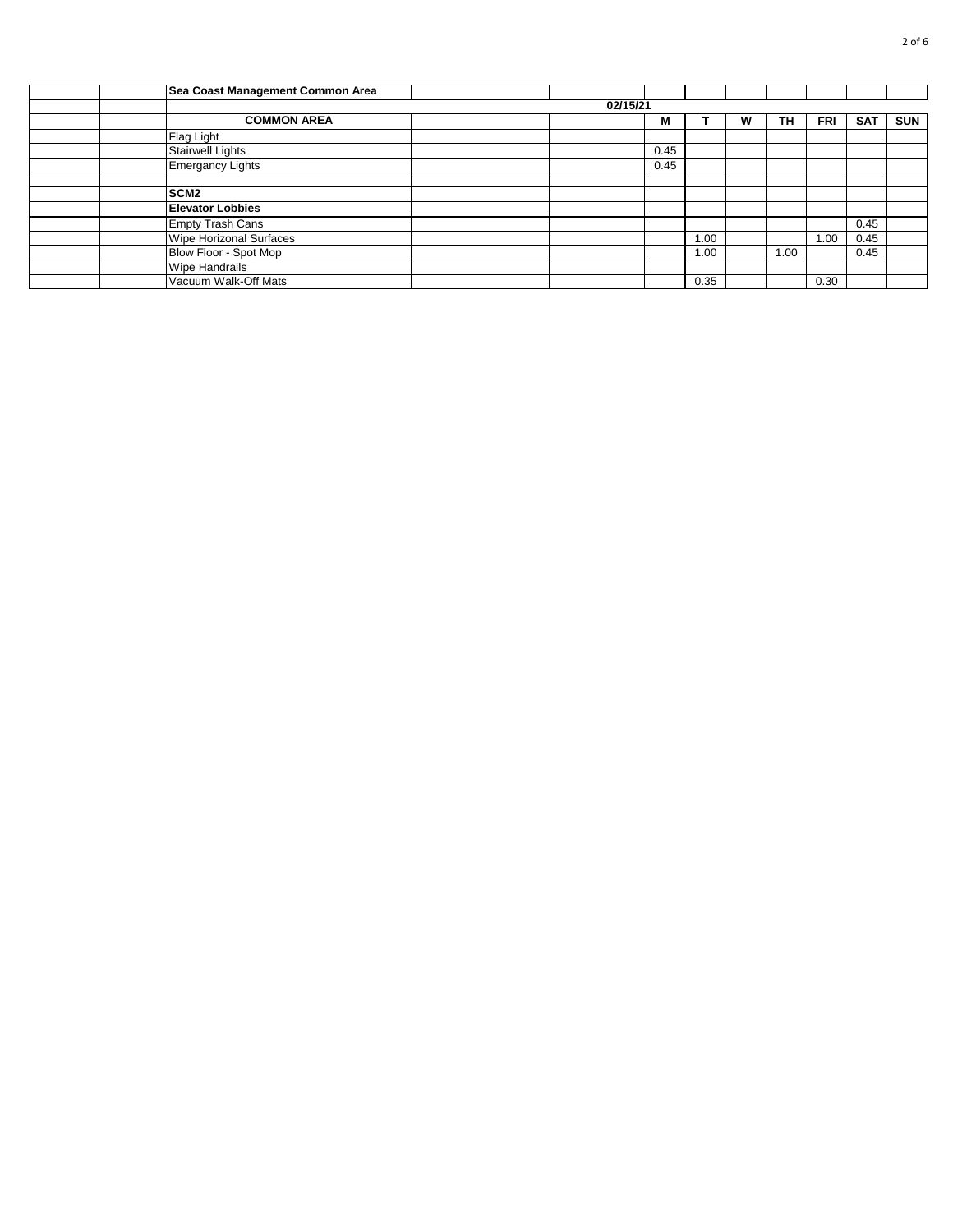|  | Sea Coast Management Common Area                          |          |      |      |      |      |            |            |            |
|--|-----------------------------------------------------------|----------|------|------|------|------|------------|------------|------------|
|  |                                                           | 02/15/21 |      |      |      |      |            |            |            |
|  | <b>COMMON AREA</b>                                        |          | М    | т    | W    | TH   | <b>FRI</b> | <b>SAT</b> | <b>SUN</b> |
|  | Clean Both sides of Door Glass                            |          |      |      |      |      |            |            |            |
|  | Clean windows In/Out                                      |          |      |      |      |      |            |            |            |
|  | <b>Elevator &amp; Interiors</b>                           |          |      |      |      |      |            |            |            |
|  | Wipe Down Interior Panels                                 |          | 1.00 |      |      | 1.00 |            | 0.45       |            |
|  | Sheila Shine                                              |          |      |      | 0.45 |      |            | 0.45       |            |
|  | Clean tracks hard wire brush                              |          |      |      |      |      |            |            |            |
|  | Mop floor & corners                                       |          | 1.00 |      |      | 0.35 |            |            |            |
|  | Full sanatize                                             |          |      |      | 1.00 |      |            |            |            |
|  | <b>Walkways &amp; Stairwell</b>                           |          |      |      |      |      |            |            |            |
|  | Items in walkways? Picture report to office<br>Blow       |          |      |      |      |      |            |            |            |
|  | Spot Mop                                                  |          | 1.00 |      |      |      |            |            |            |
|  | Pick up trash                                             |          |      |      |      |      |            |            |            |
|  | Wipe Handrails                                            |          |      |      |      |      |            |            |            |
|  | Wash down                                                 |          |      |      |      |      |            |            |            |
|  | Pressure Wash                                             |          |      |      |      |      |            |            |            |
|  | <b>Laundry Rooms</b>                                      |          |      |      |      |      |            |            |            |
|  | Sweep-Spot Mop                                            |          | 1.00 |      |      |      |            | 0.45       |            |
|  | <b>Empty Trash Cans</b>                                   |          |      |      |      |      |            | 0.30       |            |
|  | Wipe Horizonal Surfaces                                   |          | 1.00 |      |      |      | 1.00       | 0.45       |            |
|  | <b>Parking lots</b>                                       |          |      |      |      |      |            |            |            |
|  | Garbage Pick up<br>Call Bulk?                             |          |      |      |      |      | 0.30       |            |            |
|  | <b>Trash Chutes</b>                                       |          |      |      |      | 1.00 |            |            |            |
|  | Recycle Area cleaned                                      |          | 0.35 |      |      |      |            |            |            |
|  | Recycle Bins pressure washed                              |          |      |      |      |      |            |            |            |
|  | Numbers stenciled                                         |          |      |      |      |      |            |            |            |
|  | Lines striped                                             |          |      |      |      |      |            |            |            |
|  | <b>Test Building Lights</b>                               |          |      |      |      |      |            |            |            |
|  | Tagging cars                                              |          |      |      |      |      |            |            |            |
|  | Towing                                                    |          |      |      |      |      |            |            |            |
|  | Pressure Wash Trash Receptacle                            |          |      |      |      |      |            |            |            |
|  | Clean/Deodorize Trash Chute<br>NO BLOWING SAND IN DRAINS! |          |      |      |      |      |            |            |            |
|  |                                                           |          |      |      |      |      |            |            |            |
|  | SCM <sub>3</sub>                                          |          |      |      |      |      |            |            |            |
|  | <b>Elevator Lobbies</b>                                   |          |      |      |      |      |            |            |            |
|  | Empty Trash Cans                                          |          |      |      |      |      |            |            |            |
|  | Wipe Horizonal Surfaces                                   |          |      | 1.00 |      |      | 1.00       |            |            |
|  | Blow Floor - Spot Mop                                     |          |      | 1.00 |      |      |            |            |            |
|  | Wipe Handrails                                            |          |      |      |      |      |            |            |            |
|  | Vacuum Walk-Off Mats                                      |          |      | 0.35 |      |      | 0.30       |            |            |
|  | Clean Both sides of Door Glass                            |          |      |      |      |      |            |            |            |
|  | Clean windows In/Out                                      |          |      |      |      |      |            |            |            |
|  | <b>Elevator &amp; Interiors</b>                           |          |      |      |      |      |            |            |            |
|  | <b>Wipe Down Interior Panels</b>                          |          | 1.00 |      |      |      |            |            |            |
|  | Sheila Shine                                              |          |      |      | 0.45 |      |            |            |            |
|  | Clean tracks hard wire brush                              |          |      |      |      |      |            |            |            |
|  | Mop floor & corners                                       |          | 1.00 |      |      |      |            |            |            |
|  | Full sanatize                                             |          |      |      | 1.00 |      |            |            |            |
|  | <b>Walkways &amp; Stairwell</b>                           |          |      |      |      |      |            |            |            |
|  | Items in walkways? Picture report to office               |          |      |      |      |      |            |            |            |
|  | <b>Blow</b>                                               |          |      |      |      |      |            |            |            |
|  | Spot Mop                                                  |          | 1.00 |      |      |      |            |            |            |
|  | Pick up trash                                             |          | 0.30 |      |      |      |            |            |            |
|  | <b>Wipe Handrails</b>                                     |          |      |      |      |      |            |            |            |
|  | Wash down                                                 |          |      |      |      |      |            |            |            |
|  | Pressure Wash                                             |          |      |      |      |      |            |            |            |
|  | <b>Laundry Rooms</b>                                      |          |      |      |      |      |            |            |            |
|  | Sweep-Spot Mop                                            |          | 1.00 |      |      |      | 1.00       |            | 0.45       |
|  | <b>Empty Trash Cans</b>                                   |          |      |      |      |      | 0.30       |            | 0.30       |
|  | Wipe Horizonal Surfaces<br><b>Parking lots</b>            |          | 1.00 |      |      |      | 1.00       |            | 0.45       |
|  | Garbage Pick up                                           |          |      |      |      |      | 0.30       |            |            |
|  | Call Bulk?                                                |          |      |      |      |      |            |            |            |
|  | <b>Trash Chutes</b>                                       |          |      |      |      |      | 0.30       |            |            |
|  | Recycle Area cleaned                                      |          | 0.35 |      |      |      |            |            |            |
|  | Recycle Bins pressure washed                              |          |      |      |      |      |            |            |            |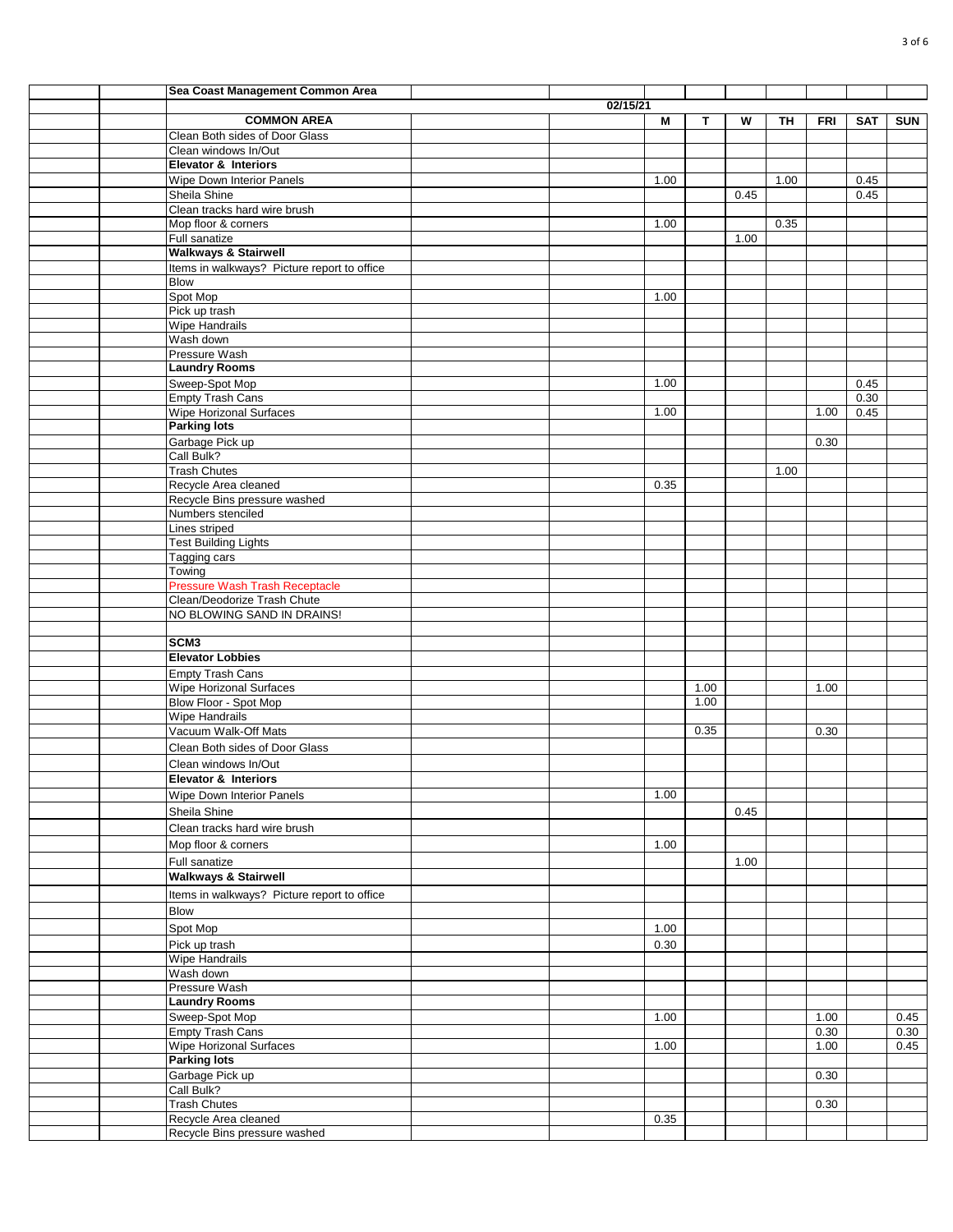| Sea Coast Management Common Area      |          |      |            |      |            |            |            |            |
|---------------------------------------|----------|------|------------|------|------------|------------|------------|------------|
|                                       | 02/15/21 |      |            |      |            |            |            |            |
| <b>COMMON AREA</b>                    |          | м    |            | w    | TH         | <b>FRI</b> | <b>SAT</b> | <b>SUN</b> |
| Numbers stenciled                     |          |      |            |      |            |            |            |            |
| Lines striped                         |          |      |            |      |            |            |            |            |
| <b>Test Building Lights</b>           |          |      |            |      |            |            |            |            |
| Tagging cars                          |          |      |            |      |            |            | 0.15       |            |
| Towing                                |          |      |            |      |            |            |            |            |
| <b>Pressure Wash Trash Receptacle</b> |          |      |            |      |            |            |            |            |
| Clean/Deodorize Trash Chute           |          |      |            |      |            |            |            |            |
| NO BLOWING SAND IN DRAINS!            |          |      |            |      |            |            |            |            |
|                                       |          |      |            |      |            |            |            |            |
| <b>Breaks</b>                         |          |      |            |      |            |            |            |            |
| Chris                                 |          | 0.30 | 0.30       | 0.30 | 0.30       | 0.30       | <b>OFF</b> | OFF        |
| <b>Derick</b>                         |          | 0.30 | <b>OFF</b> | OFF  | <b>OFF</b> | 0.30       | 0.30       | 0.30       |
|                                       |          |      |            |      |            |            |            |            |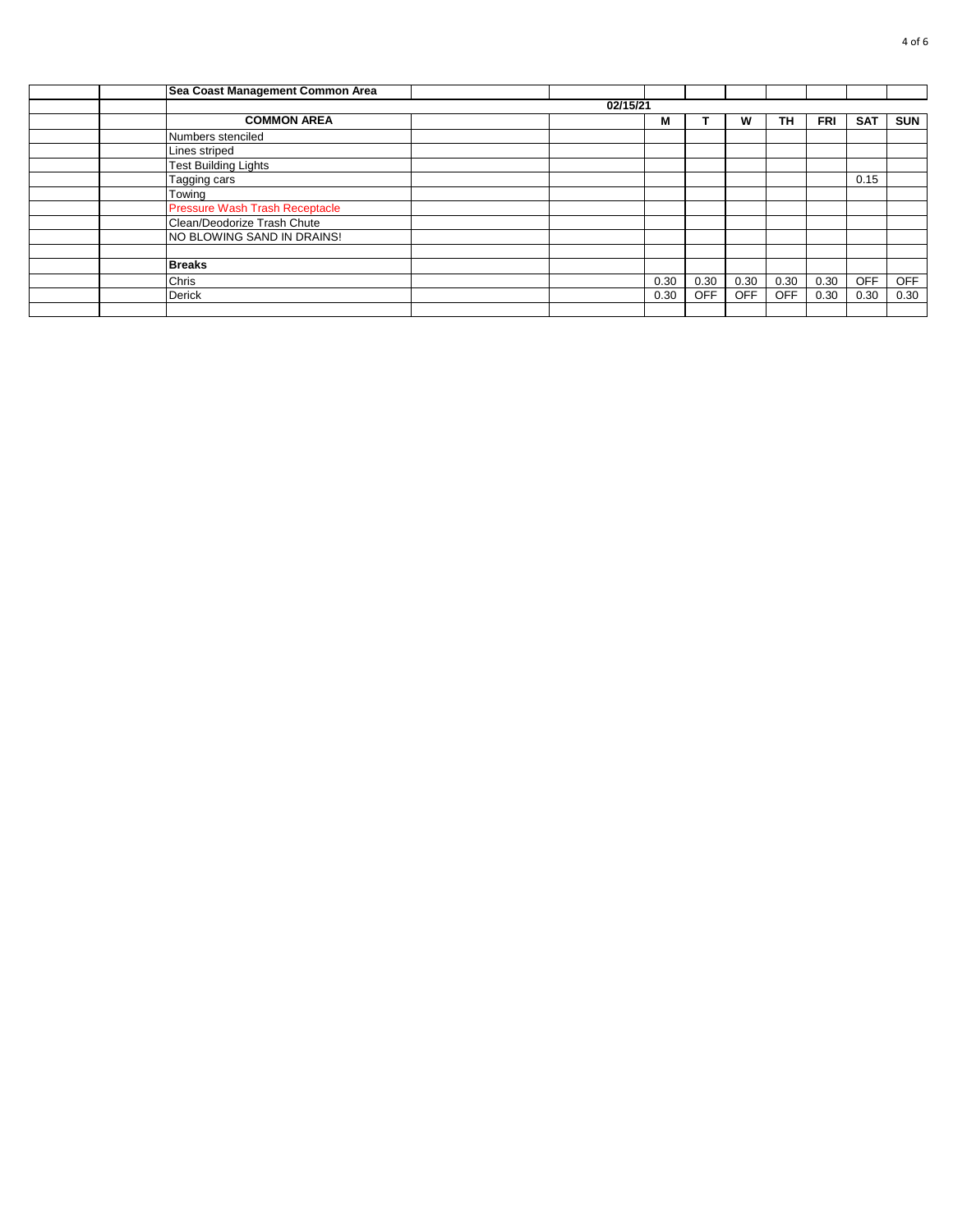|                      |                                      | Sea Coast Management Common Area                                                    |                        |             |   |      |      |    |              |            |            |
|----------------------|--------------------------------------|-------------------------------------------------------------------------------------|------------------------|-------------|---|------|------|----|--------------|------------|------------|
|                      |                                      |                                                                                     |                        | 02/15/21    |   |      |      |    |              |            |            |
|                      |                                      | <b>COMMON AREA</b>                                                                  |                        |             | M | т    | W    | TН | FRI          | <b>SAT</b> | <b>SUN</b> |
| Date:                | Location:                            | <b>PROJECTS: AS ASSIGNED</b>                                                        | <b>Assigned to:</b>    | Progress:   |   |      |      |    |              |            |            |
| 10/20/20             | SCM <sub>2</sub>                     | SCM2 Ocean - Plants after const done                                                | Chris                  |             |   |      |      |    |              |            |            |
| 09/30/20             | 2&3                                  | Kayak Room                                                                          | Chris/Derick           | <b>HOLD</b> |   |      |      |    |              |            |            |
| 12/11/20             | SCM <sub>2</sub>                     | Re-number all small mailboxes                                                       | Chris                  |             |   |      |      |    |              |            |            |
| 12/11/20             | SCM <sub>2</sub>                     | Replace fire extinguisher box between 209/210                                       | Chris                  |             |   |      |      |    |              |            |            |
| 02/15/21             | SCM <sub>3</sub>                     | fire extinguisher cover between 209/210<br>cracked                                  | Chris                  |             |   |      |      |    |              |            |            |
| 01/30/21             | SCM <sub>2</sub>                     | 4th fl ocean laundry room hanging rack needs<br>replaced/fixed                      | Chris                  |             |   |      |      |    |              |            |            |
| 01/02/21             | SCM <sub>2</sub>                     | 5th fl ocean laundry hanging rack needs<br>sanded and painted                       | Chris                  |             |   |      |      |    |              |            |            |
| 02/08/21             | SCM <sub>2</sub>                     | Clean off stairwell lights                                                          | Chris                  |             |   |      |      |    |              |            |            |
| 02/08/21             | SCM <sub>2</sub>                     | Change 5th floor OF ownerstorage door knob                                          | Chris                  |             |   |      |      |    |              |            |            |
| 02/08/21             | SCM <sub>2</sub>                     | 514 needs screens replaced                                                          | Chris                  |             |   |      |      |    |              |            |            |
| 02/08/21             | SCM <sub>2</sub>                     | Trash chute in front of 401 needs parts                                             | Chris                  |             |   |      |      |    |              |            |            |
| 02/08/21<br>02/08/21 | SCM <sub>2</sub><br>SCM <sub>2</sub> | Fix 3rd fl laundry door to lock                                                     | Chris<br>Chris         |             |   |      |      |    |              |            |            |
| 02/08/21             | SCM <sub>2</sub>                     | Fix emergancy light 2nd fl OF<br>Paint Electrical room door OF                      | Chris                  |             |   |      |      |    |              |            |            |
| 02/08/21             | SCM <sub>2</sub>                     | Replace door knob 4th floor OF manager                                              | Chris                  |             |   |      |      |    |              |            |            |
| 02/08/21             | 2&3                                  | storage<br>Pressure wash all walkways                                               | Chris                  |             |   |      |      |    |              |            |            |
| 02/08/21             | SCM <sub>3</sub>                     | Street Stairwell needs washed down                                                  | Derick                 |             |   |      |      |    |              |            |            |
| 02/08/21             | SCM <sub>3</sub>                     | Clean rust stains in front of 411                                                   | Derick                 |             |   |      |      |    |              |            |            |
| 02/08/21             | SCM <sub>3</sub>                     | Wash out all trash cans                                                             | Derick                 |             |   |      |      |    |              |            |            |
| 02/11/21             | Deck                                 | Sand ocean deck hand rails                                                          | Derick                 |             |   |      |      |    |              |            |            |
| 02/15/21             | SCM <sub>3</sub>                     | 5th fl exit sign ST needs fixed                                                     | Chris                  |             |   |      |      |    |              |            |            |
| 02/15/21             | SCM3                                 | 5th fl laundry room drying rack needs work OF                                       | Chris                  |             |   |      |      |    |              |            |            |
| 02/15/21             | SCM <sub>3</sub>                     | 5th fl OF hot water heater box needs screwed<br>bk on                               | Chris                  |             |   |      |      |    |              |            |            |
| 02/15/21             | SCM <sub>3</sub>                     | southend stairwell needs washed down                                                | Chris                  |             |   |      |      |    |              |            |            |
| 02/15/21             | SCM <sub>3</sub>                     | 4th floor OF south end trash chute handle                                           | <b>Derick</b>          |             |   |      |      |    |              |            |            |
| 02/15/21             | SCM <sub>3</sub>                     | 4th floor middle trash chute handle                                                 | <b>Derick</b>          |             |   |      |      |    |              |            |            |
| 02/15/21<br>02/15/21 | SCM <sub>3</sub><br>SCM <sub>3</sub> | replace trash can in 4th fl st laundry<br>2nd fl OF stairwell light fixture cracked | Derick<br>Derick       |             |   |      |      |    |              |            |            |
| 02/15/21             | SCM <sub>3</sub>                     | 2nd fl trash chute handle OF southend t                                             | Derick                 |             |   |      |      |    |              |            |            |
| 02/15/21             | SCM <sub>3</sub>                     | 2nd fl ocean laundry rooms-vent traps                                               | <b>Derick</b>          |             |   |      |      |    |              |            |            |
| 12/11/20             | SCM <sub>3</sub>                     | sand and repaint elevator room door                                                 | Chris                  |             |   |      |      |    |              |            |            |
| 02/15/21             | SCM <sub>3</sub>                     | 1st fl middle trash chute handle                                                    | Chris                  |             |   |      |      |    |              |            |            |
| 02/15/21             | SCM3                                 | 1st fl middle stairwell light fixture is cracked                                    | Derick                 |             |   |      |      |    |              |            |            |
| 02/15/21             | SCM <sub>3</sub>                     | 1st fl OF trash chute handle                                                        | Chris                  |             |   |      |      |    |              |            |            |
| 02/15/21             | SCM <sub>3</sub>                     | 2nd fl patio middle left-needs cleaned                                              | Chris                  |             |   |      |      |    |              |            |            |
| 02/15/21             | SCM <sub>2</sub>                     | 5th fl ST laundry door frame needs fixed                                            | Chris                  |             |   |      |      |    |              |            |            |
| 02/15/21             | SCM <sub>2</sub>                     | Clean behind all washers/dryers                                                     | Chris                  |             |   |      |      |    |              |            |            |
| 02/15/21             | SCM <sub>2</sub>                     | 5th fl OF owners storage door knob needs<br>replaced                                | Derick                 |             |   |      |      |    |              |            |            |
| 02/15/21             | SCM <sub>2</sub>                     | 4th fl OF trash chute handle                                                        | Chris                  |             |   |      |      |    |              |            |            |
| 02/15/21<br>02/15/21 | SCM <sub>2</sub><br>SCM <sub>2</sub> | 2nd fl OF trash chute handle                                                        | Chris<br>Chris         |             |   |      |      |    |              |            |            |
| 02/15/21             | SCM <sub>2</sub>                     | 2nd fl OF stairwell emergancy light<br>Light out between 507/508                    | <b>Chris</b>           |             |   |      | 0.15 |    |              |            |            |
| 02/15/21             | SCM <sub>2</sub>                     | 2nd fl ST house lights 216/217                                                      | Chris                  |             |   |      | 0.15 |    |              |            |            |
| 02/16/21             | SCM <sub>3</sub>                     | Replace Grill ignitor button                                                        | Chris                  |             |   | 0.25 |      |    |              |            |            |
| 02/17/21             | Office                               | Cut wood for window                                                                 | <b>Chris</b>           |             |   |      | 0.15 |    |              |            |            |
| 02/17/21             | SCM <sub>2</sub>                     | Clean OF electrical room                                                            | <b>Chris</b>           |             |   |      | 0.45 |    |              |            |            |
| 02/17/21             | Office                               | change out office mailbox locks                                                     | <b>Chris</b>           |             |   |      | 0.35 |    |              |            |            |
| 02/17/21             | Office                               | Hang sign in office                                                                 | <b>Chris</b>           |             |   |      | 0.15 |    |              |            |            |
| 02/19/21             | <b>Deck</b>                          | Sand hand rails                                                                     | <b>Derick</b>          |             |   |      |      |    | 4.00         | 2.30       |            |
| 02/19/21<br>02/19/21 | SCM <sub>3</sub><br>SCM <sub>2</sub> | Check washers 3rd & 4th OF<br>Check washers 3rd & 4th OF                            | <b>Derick</b><br>Chris |             |   |      |      |    | 0.45<br>0.45 |            |            |
| 02/19/21             | 2&3                                  | Clean out other 3 electrical rooms                                                  | Chris                  |             |   |      |      |    | 1.50         |            |            |
| 02/19/21             | SCM <sub>3</sub>                     | Clean and organzie 5th fl manager storage                                           | <b>Chris</b>           |             |   |      |      |    | 0.45         |            |            |
| 02/19/21             | SCM <sub>2</sub>                     | Clean and organize 2nd FI cleaning room                                             | <b>Chris</b>           |             |   |      |      |    | 0.45         |            |            |
| 02/20/21             | <b>Deck</b>                          | Help pull down flag pole                                                            | <b>Derick</b>          |             |   |      |      |    |              | 0.15       |            |
| 02/21/21             | <b>Deck</b>                          | Cut flag pole into pieces for removal                                               | <b>Derick</b>          |             |   |      |      |    |              |            | 2.00       |